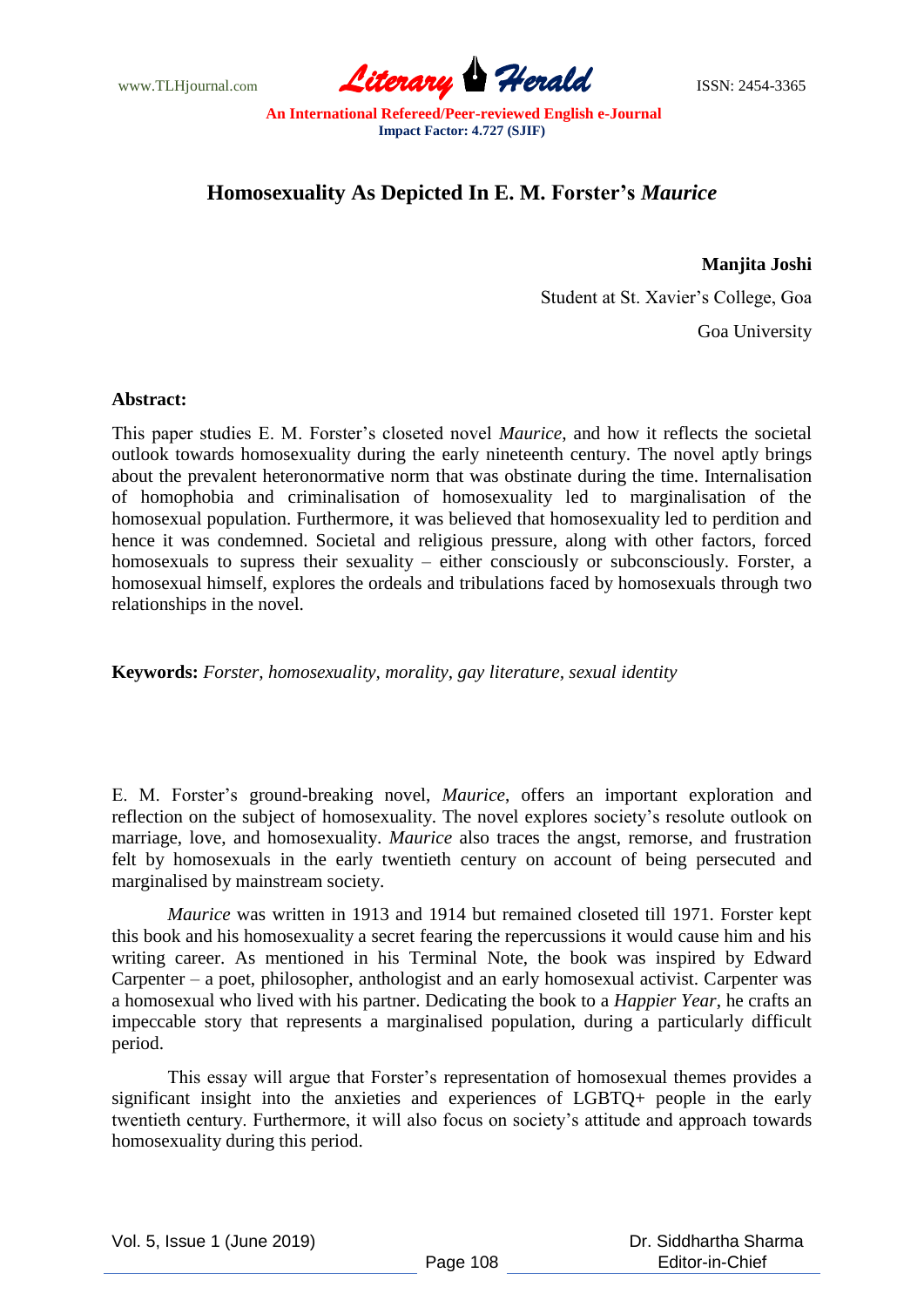www.TLHjournal.com **Literary Herald ISSN: 2454-3365** 

*Maurice* highlights the difficulties that the protagonist, Maurice Hall faces to recognise and accept his homosexual identities. Two relationships are focussed on – that of Maurice-Clive and Maurice-Alec. According to Robert K. Martin, these two distinct relationships, "one that is identified with Cambridge and Clive, and one that is identified with Alec and open air," demonstrate the process of Maurice's understanding of his sexual orientation (qtd. in Bukowski 18). Through Maurice's affair with Clive Durham, Forster brings about the emotional upheavals that both of them have to endure before, during, and after their discreet relationship. This part of the novel also concentrates on Maurice"s denial before his realisation of his homosexuality. After meeting one another in college, Maurice and Clive instantly start liking each other and develop a strong friendship. They spend time with one another, walk arm in arm, stroke each other's hair – and subtlety of their affection enlivens them both. This is the first time Maurice has let himself close to another boy, and his "heart had lit never to be quenched again" (Forster 40). They start getting more intimate, and one day after class Clive professes his feelings for Maurice. Appalled and horrified, Maurice explains to Clive that this is not how an Englishman should feel. He adds that it is the "worst crime in the calendar" and tells him to never utter it again (Forster 59). Maurice"s behaviour wounds Clive deeply and he refuses to keep the same intimacy with Maurice. The slight regret Maurice had initially felt becomes agonising as the days go by. Maurice can no longer lie to himself and finally he acknowledges his homosexuality and comes out of the closet.

He would not deceive himself so much. He would not – and this was the test – pretend to care about women when the only sex that attracted him was his own. He loved men and always had loved them. He longed to embrace them and mingle his being with theirs. Now that the man who returned his love had been lost, he admitted this. (Forster 62)

This was the turning point in Maurice's life – the acceptance of his sexual orientation, the acceptance of his true self. He had firmly decided that he would love men and embrace his homosexuality instead of denying it. Maurice's realisation of always having loved men brings to light the internalisation of homophobia and the repressive behaviour that stems from it. The early twentieth century condemned homosexuality, labelling it as a disease and a crime (McCallum and Tuhkanen 241-324). The convicts were imprisoned and subjected to public embarrassment, and on account of this many men (and women) hid their sexuality. Forster, therefore, created a realistic character – one who went through great internal ordeals and defied societal expectations to come to terms with his homosexuality.

Society's deeply ingrained religious convictions led people to victimise homosexuality and homosexuals. These views prompted people to denounce and homosexuality, particularly before the mid-twentieth century. Clive's firmly ingrained Christianity made him think of the subsequent possibility of his soul being damned in the afterlife on account of his sexuality. Due to Clive"s apprehension of perdition, Maurice and he keep their relationship unconsummated. However, after two years, Clive writes a letter to Maurice that states Clive has become "normal" and asserts that he now likes women (Forster 116). When he meets Maurice, he keeps repeating it to Maurice, "I have become normal – like other men" (Forster 126). Forster keeps reiterating the word *normal*, indicating that only heterosexuality was considered natural in the early twentieth century England. Homosexuality was looked down upon and was considered bizarre and unorthodox – aptly reflected in the novel. Although he states that he has become heterosexual, Clive cannot hide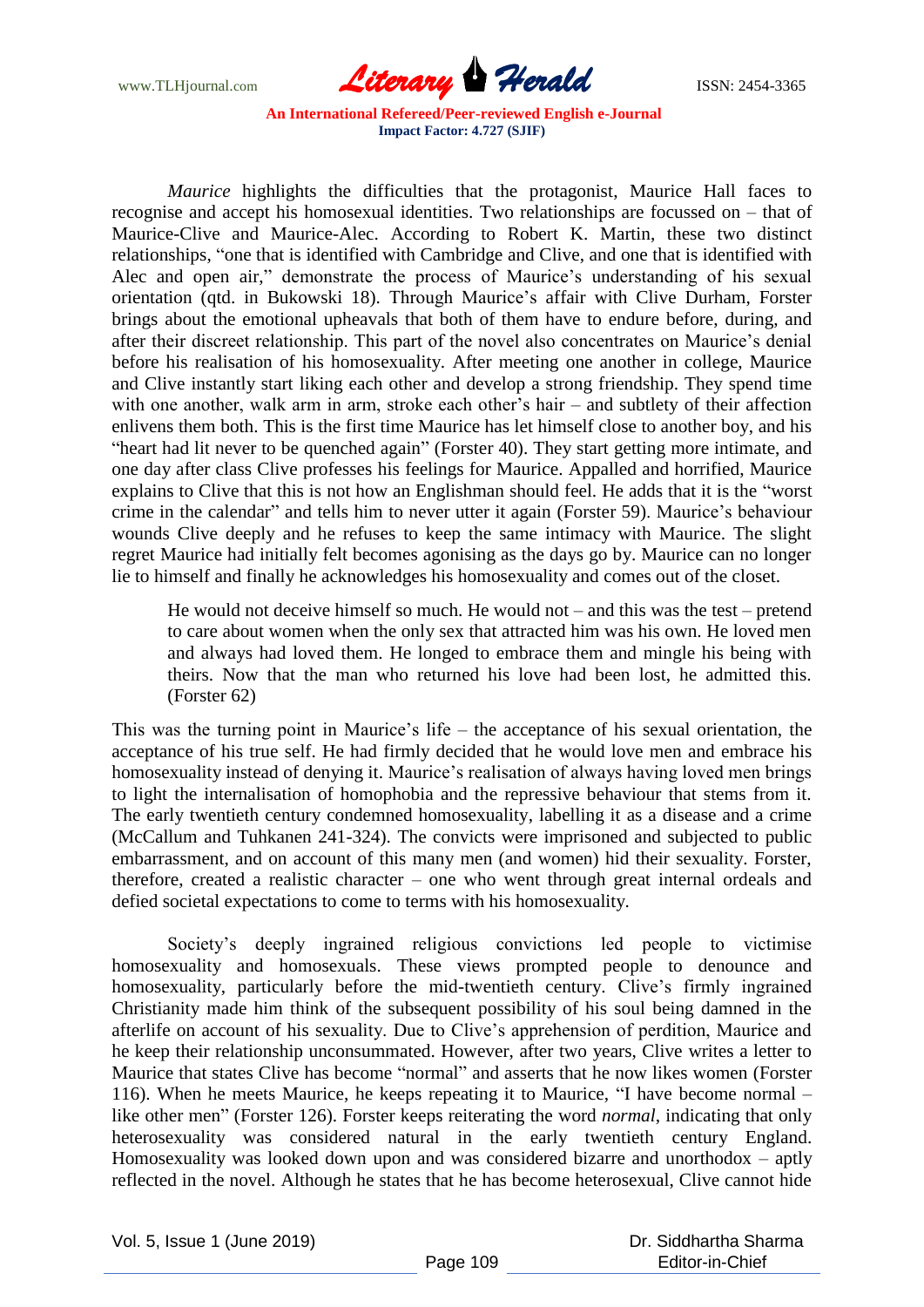

his homosexual desires. While Clive is married to a girl, he tells Maurice that he thinks about him very often and loves him as much as he used to. He proceeds to kiss Maurice's hand, after which guilt overwhelms him. This clearly indicates that Clive lives in self-denial and has forcefully repressed his homosexuality. Another reason for Clive to renounce homosexuality could be in order to uphold "his upper-class position by maintaining a heteronormative public identity" (Bukowski 26). Men, especially from the upper-classes, were expected to marry and fulfil the need for an heir. This forced many homosexual men in the eighteenth, nineteenth, and early twentieth centuries to supress their homosexual desires and adopt a heteronormative attitude.

In the novel, Forster alludes to the heteronormative stance that was prevalent in the early twentieth century. During Maurice's last day at school, one of his teachers decides to have a conversation with him. After having talked to him about the outside world that Maurice is stepping into, Mr Ducie very mildly approaches "the mystery of sex" (Maurice 13). Elucidating with diagrams drawn in the sand with his walking stick, he tells Maurice all about the male-female sex. Maurice, who watches all this dully yet attentively, is discomfited. He feels repulsed at the idea of sex. Mr Ducie goes on to tell Maurice that the "crown of life" is to love and marry a noble woman (Forster 14). However, Maurice finds himself despising his teacher's ideas and the thought of marriage. During the period, it was firmly believed that only "by conforming to heteronormative behaviours, a man can live a good life and be the "ideal man"" (Bukowski 21). This rigid attitude intensified society"s negative outlook towards homosexuality resulting in the lack of homonormative behaviour.

The relationship of Maurice and Alec Scudder is very different to that of Maurice and Clive. Alec Scudder works for the Durham household – the evident class distinction is the cause of this difference (Bukowski 20). Forster demonstrates the struggles that Maurice and Alec have to endure, not only because of the unacceptance of homosexuality by the society and religion, but also owing to the class barriers that separate them both. Maurice and Alec spend the night together in each other's arms at Durham's. Maurice has had a wonderful night, and he utters to his friend, "Alec, you"re a dear fellow and we"ve been very happy" (Forster 197). But, as morning approaches, guilt and fear start consuming him. He is nervous about Alec revealing their secret; he thinks about the mutilation it will cause his reputation. When he discovers that Alec's father used to be a butcher, he feels angry and guilty. Maurice starts to believe that Alec"s motive is to expose his deeds and humiliate him. After Maurice goes back home, Alec sends him a number of letters asking Maurice to meet him. However, Maurice construes Alec"s messages as containing promise of blackmail and threat. Despite having had a homosexual relationship before, Maurice is afraid of being associated with Alec. The social class distinction is one reason, the other being exposed as a homosexual in a society that views it as both  $-$  a crime and a sin. Forster aptly airs the issues face by the gay community during the time. By demonstrating the emotional upheavals that the characters face before they unite, he succeeds in accurately representing the marginalised section of society.

Therapeutic quests were commonly made by homosexuals during the pre-war period. The ill-treatment of homosexuality and the prevalence of homophobia made it very difficult for them to accept their true identity. It was regarded as a disease. And this led them to resort to different means to change their sexuality. After his first romantic encounter with Alec and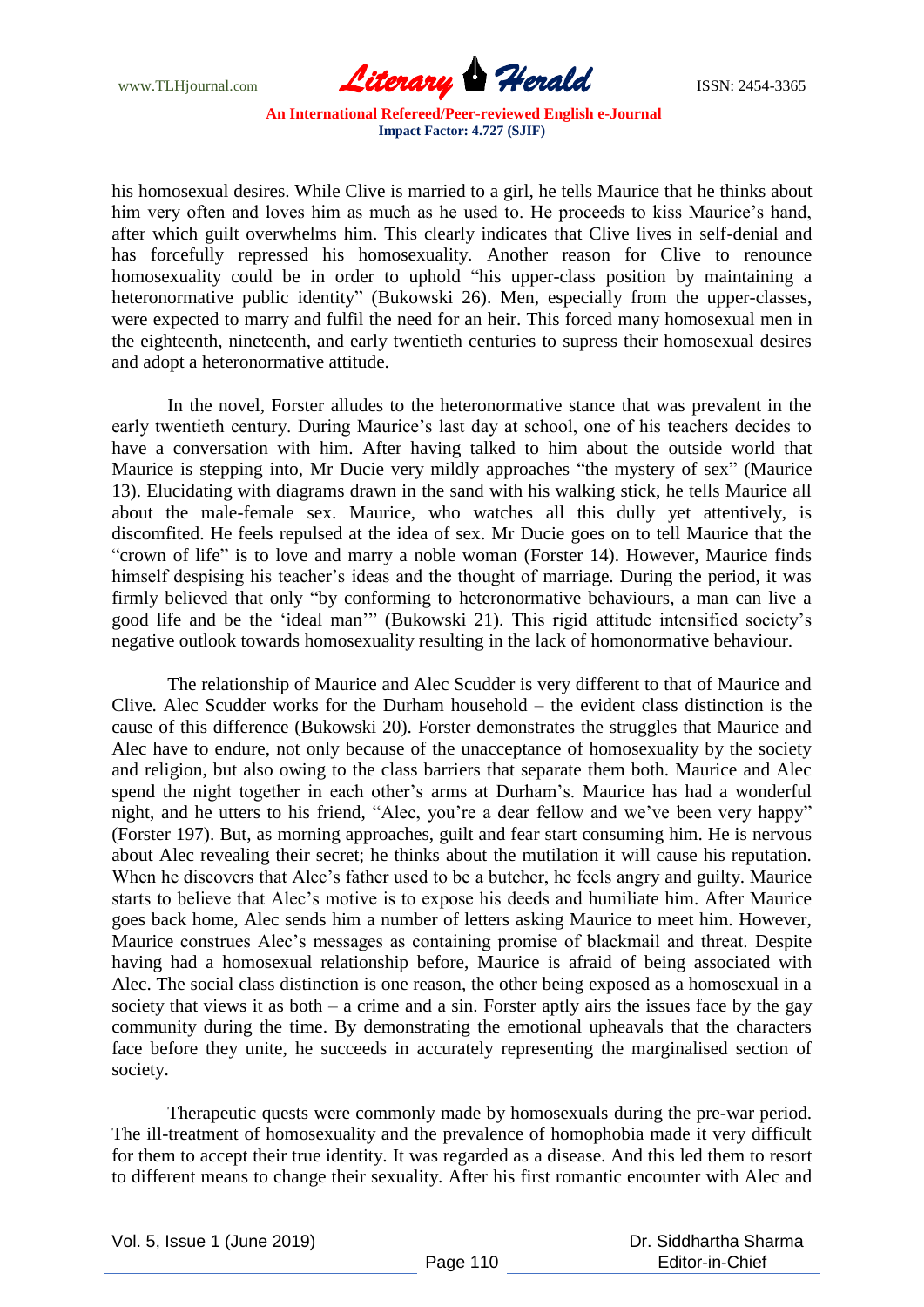www.TLHjournal.com **Literary Herald Herald ISSN: 2454-3365** 

the subsequent compunction he feels, Maurice decides he wants to be "cured" (Forster 159). Desperate to end his loneliness and depressive phase, which he believes is because of his sexual orientation, he visits Dr Barry. Dr Barry is stunned and appalled – he decides to never discuss this matter with Maurice again. He simply tells Maurice to never let that "evil hallucination" occur again (Forster 158). Mr. Lasker Jones, a hypnotist, proves to be Maurice"s next option. Although Maurice connected hypnotism with seances and blackmail, he decides to give it a try – such was his misery. Another doctor is consulted, who turns out to be evasive and does not care much; but this brings about a transformation. Maurice is not "afraid or ashamed any more" and is accepting of his homosexuality (Forster 214). He understands that homosexuality is ingrained in him and acknowledging it is his only way to happiness. Forster tried to bring to light the failings of these reparative therapies adopted by homosexuals during early twentieth century. Douglas C. Haldeman argues that:

reparative therapies or conversion programmes, designed to change sexual orientation, are ineffective. Moreover, conversion therapies may cause some psychological harm to participants, he argues. He maintains that therapists should help homosexuals learn to be comfortable with their sexuality, and society should deconstruct the myth that homosexuality is wrong. (qtd. in Ojeda 43)

Even though Douglas' views are contemporary, Forster's opinions about homosexuality were not different. Forster wanted the society to understand accept homosexuality and not consider it immoral.

Accepting and embracing homosexuality was quite a task during the time Forster wrote. Homosexuality was denounced and was also considered one of the worst crimes. However, Forster's character, Maurice, embraces his sexuality after his appointment with the second doctor. He acknowledges that it is his only way to happiness. After Alec and Maurice spend another night together, they realise their love for each other. Alec gives up a job in Argentina to stay back with Maurice. Maurice has evolved "from varying degrees of sexual "normalcy" to the gradual recognition of his own nature, to the final full-bodied commitment to Alec" (Bolling 160). By the end of the novel, Maurice has developed into someone who has embraced his true self from someone who did not want to allude to homosexuality in the beginning making him a realistic yet strong character.

Forster"s *Maurice* exemplifies the cruelties the gay community faced at the hands of society in the early twentieth century. The institutionalised and, in some cases, internalised homophobia made it challenging for homosexuals to accept their true identities. Many of them abandoned their sexuality because of societal norms and its predominant homonormative approach. Religion viewed them as sinners and many feared perdition. It was also a grave offence during the time and was punishable. Many homosexuals actively tried to alter their sexual orientation because homosexuality was deemed a disease. In *Maurice*, the characters endure great ordeals because of their sexuality. Clive denies his homosexuality, whereas in the end Maurice and Alec brave the distresses and defy society to unite. As Joshua G. Adair precisely observed:

the novel"s ending represents Forster"s wholesale rejection of English society"s refusal to acknowledge or accept the possibility of loving, long-term relationships between homosexual men (56).